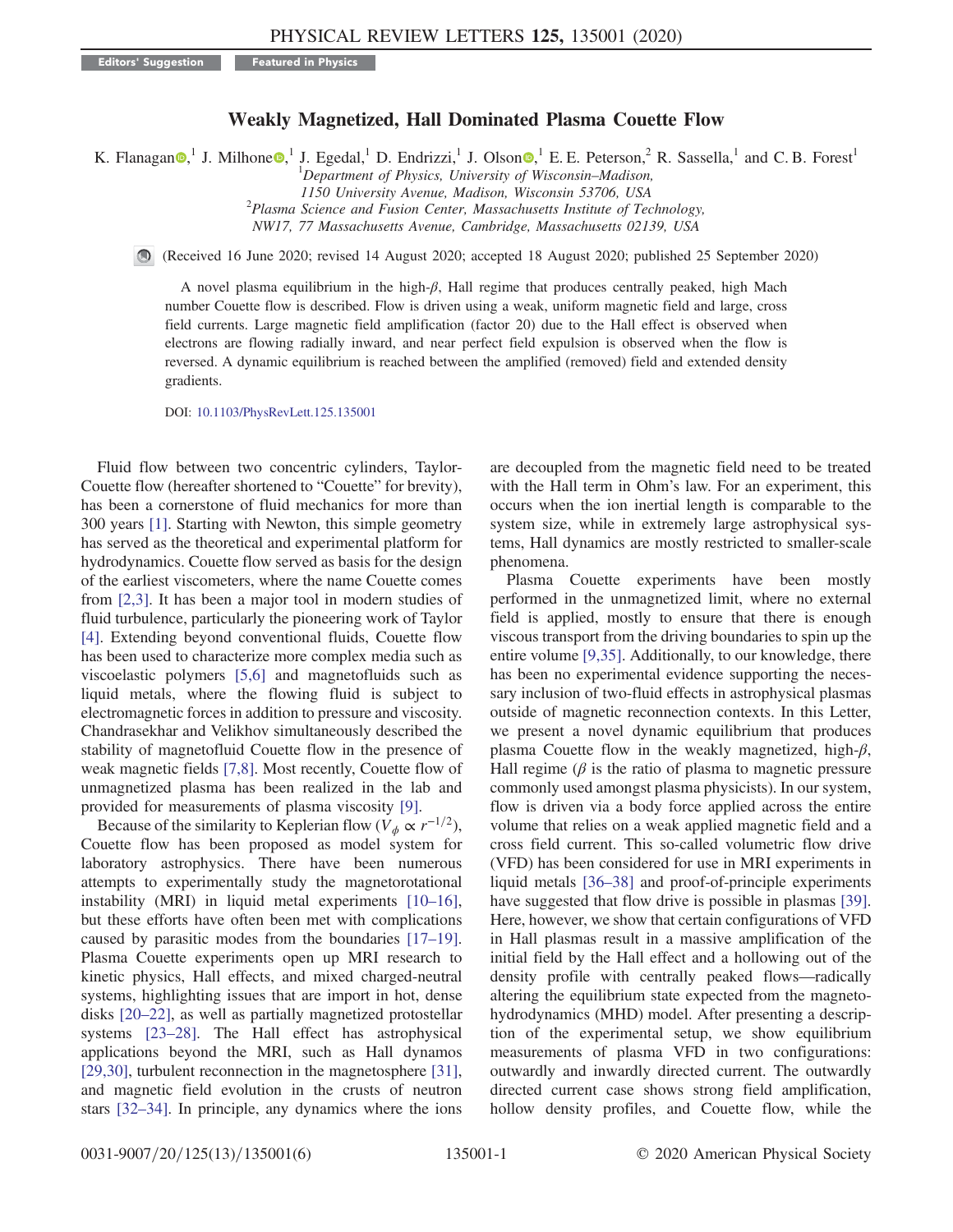opposite case shows strong field expulsion and solid-body flow profiles. We then compare these measurements to extended MHD simulations in order to develop a simple two-fluid model of this equilibrium.

The experiments presented here were carried out in two very similar devices, the Big Red Ball (BRB) and the Plasma Couette Experiment (PCX), both operated at the Wisconsin Plasma Physics Laboratory [\[9,40,41\].](#page-4-5) Plasma creation and flow drive are achieved by injecting current from hot, emissive lanthanum hexaboride cathodes  $(LaB<sub>6</sub>)$ across a weak, externally applied magnetic field [\[42,43\]](#page-5-4). Because of the multicusp confinement scheme for both devices, high- $\beta$  can be achieved with ion inertial lengths  $(d_i = c/\Omega_{pi})$  on the order of 1 m, which places these devices firmly in the Hall regime. Argon plasmas are produced by injecting 30–300 A of current from the  $LaB<sub>6</sub>$  cathodes with a constant neutral fill of approximately 10<sup>−</sup><sup>5</sup> torr. These discharges reach densities on the order of  $10^{17}$ – $10^{18}$  m<sup>-3</sup>, electron temperatures of 3–5 eV, and ion temperatures of 0.5–1.5 eV. With the weak applied fields in the range of 0.3–10 G, the electrons are able to execute many gyro-orbits between collisions, while the ion gyroradius is on the order of the device size.

Figure [1](#page-1-0) shows a diagram of the flow scheme for both devices. The BRB is a spherical device, roughly 3 m in diameter, while PCX is cylindrical and roughly 1 m diameter, 1 m tall. For the BRB, current is driven radially outward using a set of six cathodes and two large ring anodes placed near the poles. In PCX, the current is driven radially inward with a single cathode on axis and four anodes located near the edge. In terms of the flow rotation vector  $\Omega$ , BRB operates with **B** $\|\Omega\|$  (antiparallel), while PCX has  $\mathbf{B} \|\Omega$ . This is true regardless of the direction of the

<span id="page-1-0"></span>

FIG. 1. Volumetric flow drive implemented on (left) the BRB with outward current and (right) on PCX with inward flowing current. The schematics show the electrode positions and probe scanning locations (blue wedges and red line) for the BRB and the blue dashed line shows the location of the Fabry-Perot optical diagnostic that measures chord integrated ion temperature and flow on PCX. Both devices are axisymmetric about the rotation axis. In both configurations current is sourced by  $LaB<sub>6</sub>$  cathodes (orange) and collected by cold molybdenum anodes (gray). A weak (< 10 G) externally applied magnetic field (purple) assures the plasma has an initial  $\beta > 10$  and that the ions are weakly magnetized.

applied magnetic field, since the rotation is set by the  $J \times B$ torque. By having both orientations, we are able to compare large qualitative differences in the resulting equilibria.

The magnetic field is measured by a calibrated 15-position, three-axis Hall probe array with a resolution of approximately 0.1 G [\[44\].](#page-5-5) Density, electron temperature, and flow are measured by a single position combination Mach and Langmuir probe using standard analysis techniques. Both Hall and electrostatic probes are spatially scanned over the areas indicated in Fig. [1](#page-1-0) over the course of many shots, with fixed electrostatic probes used to determine shot-to-shot reproducibility. In addition to probes, PCX is equipped with a unique high-resolution Fabry-Perot spectrometer, which is able to measure chord integrated ion temperature and flow to better than 0.1 eV and  $50 \text{ m/s}$  precision, dependent on daily alignment and calibration [\[45\]](#page-5-6).

Figure [2](#page-1-1) shows BRB data where outward directed current drives large magnetic field amplification. A bias is applied at  $t = 0.25$  s between the LaB<sub>6</sub> cathodes and the polar anodes that generates a second-long steady plasma. Immediately after the plasma is created, massive field amplification is observed. Figure [2\(b\)](#page-1-1) shows the amplification of four different initial magnetic field cases. In each of these cases, the initial vacuum field is amplified by at least a factor of 10 with roughly 300 A of total injected current, regardless of field direction or magnitude. Focusing on case 1, corresponding to an initial field of ∼0.4 G, Fig. [2\(c\)](#page-1-1) shows the poloidal map of the magnetic field strength and associated field lines, indicating the amplification is concentrated on axis and is uniform in the axial direction. A weak, < 1 G, toroidal magnetic field was measured as well, which is consistent with the poloidal currents being driven in the system.

A hollow density profile accompanies the large field amplification. Figure [3](#page-2-0) (top) shows radial profiles of the magnetic field, flow, and density from the BRB during a

<span id="page-1-1"></span>

FIG. 2. Data from the BRB. (a) Time traces of the electrode currents. (b) Time traces of  $B<sub>z</sub>$  taken near the axis of the machine for four different initial field cases  $(0.4, 0.1, -0.6, -1.6 \text{ G})$ . (c) Poloidal map of the magnetic field strength with lines of flux corresponding to case 1 from (b). The initial field is amplified by a factor of 20 on axis.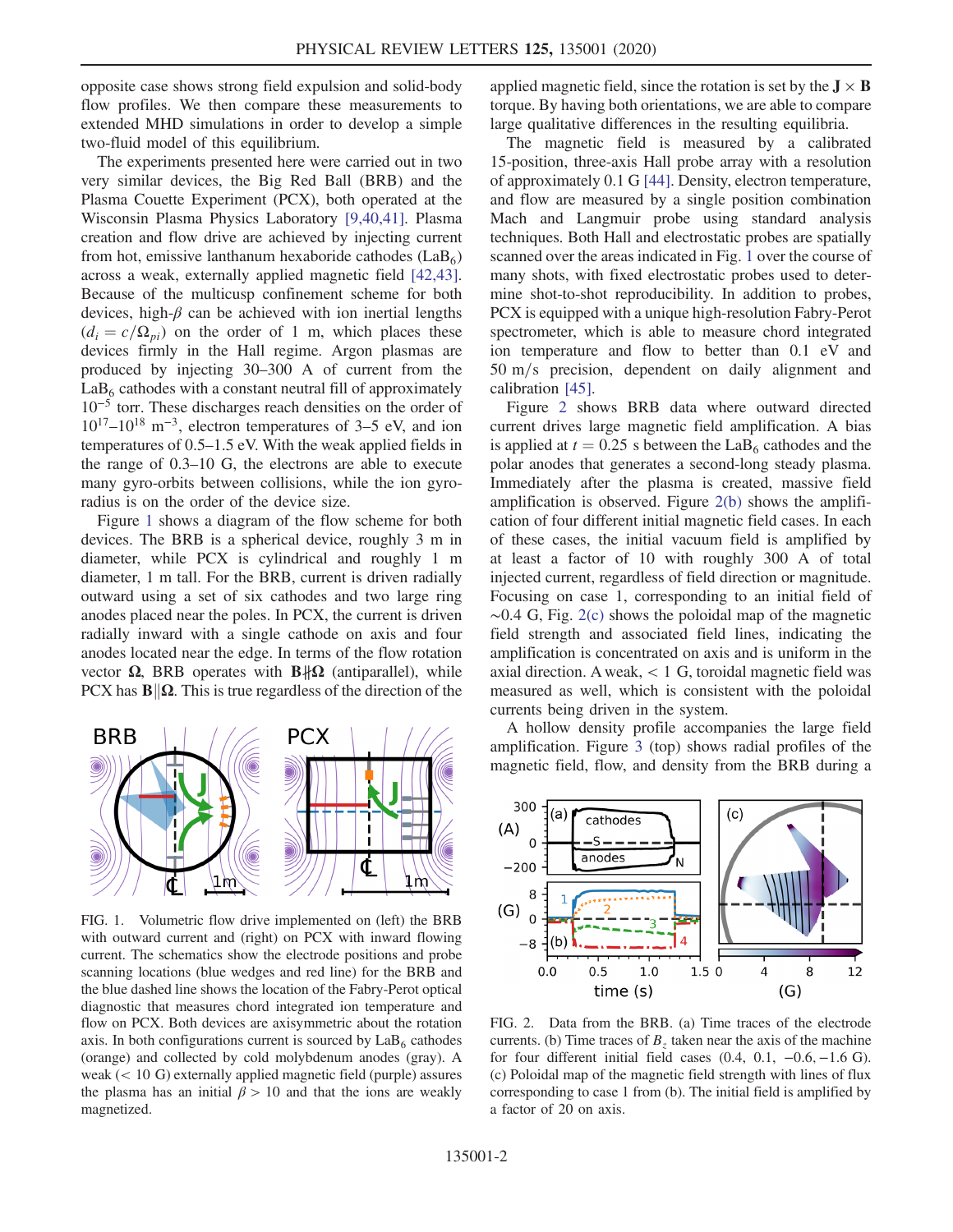<span id="page-2-0"></span>

FIG. 3. Linear profiles of the magnetic field, toroidal flow, and density during the plasma discharge for BRB and PCX. The shaded vertical bars indicate the radii of the anodes. The velocity profile for PCX was measured using the Fabry-Pérot spectrometer, with  $20 \text{ m/s}$  uncertainty from the Bayesian analysis. Mach probe velocity measurements on the BRB have a roughly  $100 \text{ m/s}$  error. On the BRB, profiles are measured along the cylindrical radius indicated by the red line in Fig. [1](#page-1-0), approximately 40 cm from the equator. On PCX, the Fabry-Pérot flow measurement and density profile are made at the midplane, and the magnetic field profiles are measured slightly above the midplane (indicated by the red line in Fig. [1](#page-1-0)).

plasma discharge. The density near the axis of rotation is reduced by more than a factor of 2 from the bulk. In most BRB discharges using the  $LaB<sub>6</sub>$  cathodes, the density is uniform throughout the bulk volume, with only a short gradient near the magnetic cusp at the edge [\[41\].](#page-5-7) For cases with larger field amplification  $[1 \text{ and } 4 \text{ in Fig. } 2(b)]$  $[1 \text{ and } 4 \text{ in Fig. } 2(b)]$  $[1 \text{ and } 4 \text{ in Fig. } 2(b)]$ , the density gradient is steeper than the lower field cases. In all cases, the equilibrium  $\beta$  near the center was still > 0.5 despite the hollow density profile and amplified field.

Strong, centrally peaked Couette flow is also driven in this equilibrium. The flow profile peaks near the radial anode location, approximately 10 cm from the axis. In the no dissipation limit, this centrally peaked flow profile has enough shear to meet the Rayleigh circulation criteria for hydrodynamic instability as well as the ideal MRI requirement [\[46,47\]](#page-5-8), however, no characteristics of instability are observed.

When the current direction is reversed using PCX, the magnetic field is removed from the plasma. Figure [3](#page-2-0) (lower) shows linear profiles from the reversed current case on PCX. The roughly 7 G initial magnetic field is completely removed from the central region of the plasma. Along with the field removal, an elongated density gradient is seen that extends from the plasma edge well into the bulk volume. This gradient is significantly longer than the typical one seen from the multicusp confinement (∼10 cm) [\[48\]](#page-5-9).

Flow is also observed on PCX, but instead of being centrally peaked, it closely follows a solid-body profile as measured by the Fabry-Pérot spectrometer [\[45\]](#page-5-6). Previous experiments on PCX showed solid-body-like flow was created by locally stirring the plasma near the outer edge and relying on strong unmagnetized viscosity of the interior to transport momentum inward [\[9\]](#page-4-5). The observations here are similar to these flow profiles, suggesting that the torque is local and near the outer boundary where the magnetic field is strongest. The flow is also much smaller than on BRB, most likely due to the stronger cusp field  $(> 20 \text{ G})$  in the drive region near the edge.

In conjunction with the observations on BRB and PCX, simulations using the NIMROD extended MHD solver [\[49\]](#page-5-10) help to clarify the role of the Hall effect. NIMROD performs semi-implicit time stepping on a poloidal finite element grid, with a spectral representation for the toroidal coordinate. Current injection is modeled by setting the toroidal magnetic field along the boundary, which is equivalent to setting a radial current [\[50\]](#page-5-11). NIMROD operates with fully conductive, flux conserving boundaries, so the injected current is not a source of magnetic flux but still serves as an excellent parallel to the experiment. In these simulations, typical BRB parameters for a helium plasma  $(n \sim 6 \times 10^{17} \text{ m}^{-3}, T_e = 8 \text{ eV}, T_i = 0.5 \text{ eV})$  are used and the total injected current is 400 A. These inputs clearly highlight the qualitative effects seen in the experiment, but do not allow for a direct quantitative comparison.

A series of simulations are preformed that selectively include two-fluid terms from the generalized Ohm's law. For this discussion, Ohm's law with only fluid induction and resistivity is labeled "MHD," while cases where current induction and electron pressure are included are labeled as "Hall." Figure [4](#page-2-1) shows the magnetic field relative to the applied field and flux lines for four separate cases. In the MHD case, Ekman circulation develops and drives a radial outward flow, which drags the field lines in either current direction. When the Hall term is included, the field is coupled to the electron fluid, where the direction of radial

<span id="page-2-1"></span>

FIG. 4.  $|\mathbf{B}|/B_0$  and flux lines for NIMROD simulations. In all cases, the initial field is uniform and has a strength of 0.5 G. The contour is plotted on a log scale. Left: case without Hall terms in Ohm's law. Middle: case with Hall terms included in Ohm's law and the current directed inward, which is the same direction as the PCX experiments. Right: Hall case with the current directed outward, which is the same as the experimental BRB case.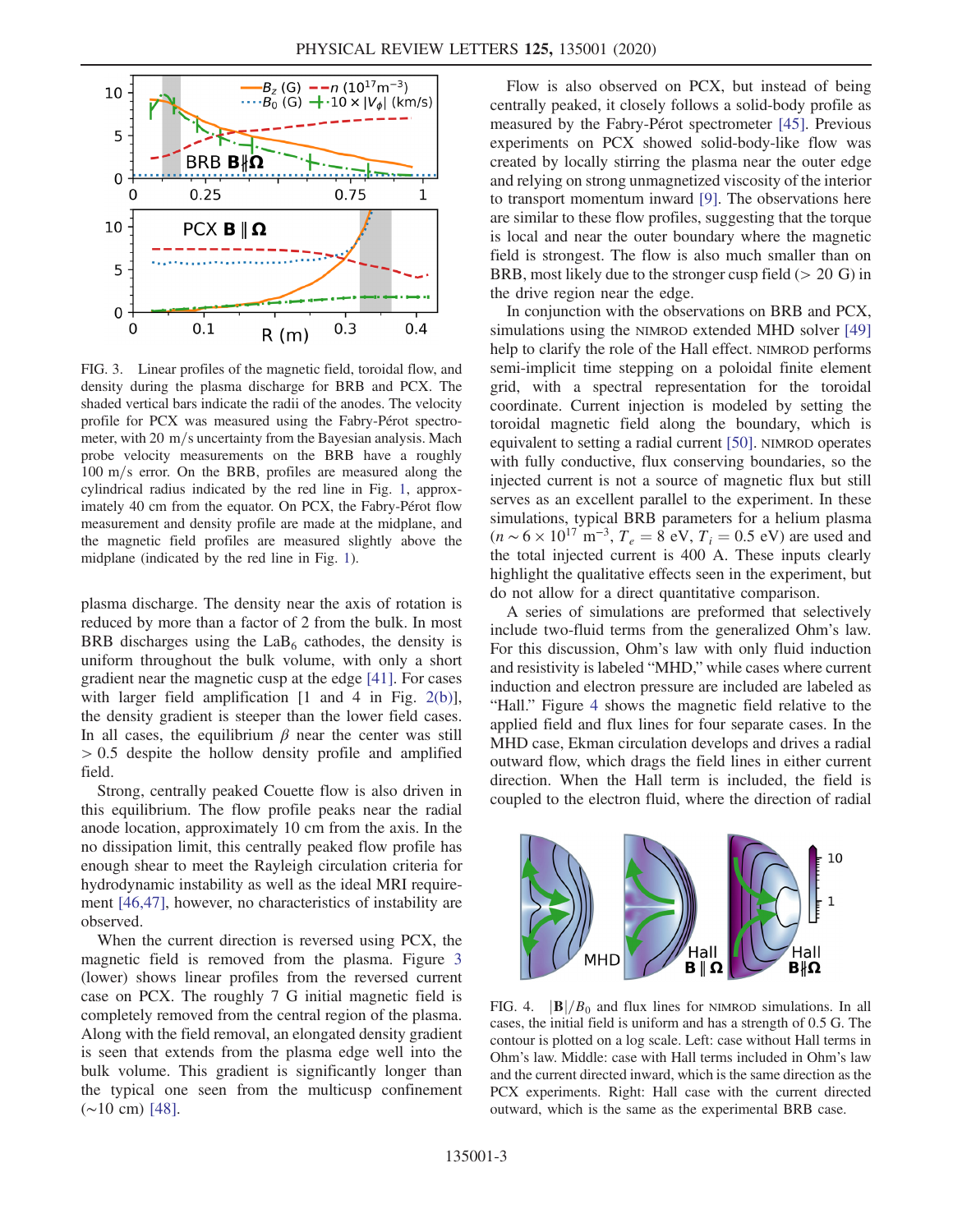flow is determined by the applied current. The simulations confirm that volumetric flow drive only amplifies field with the extended Ohm's law terms included and outwardly directed radial current, corresponding to  $\mathbf{B} \sharp \Omega$ . In Hall runs with the opposite current direction, the field is mostly removed from the bulk of the plasma volume, matching the observations made on PCX.

<span id="page-3-0"></span>The Hall effect mechanism responsible for the field amplification or removal can be easily seen by considering the extended Ohm's law

$$
\mathbf{E} - \mathbf{V} \times \mathbf{B} = \eta \mathbf{J} + \frac{1}{ne} (\mathbf{J} \times \mathbf{B} - \nabla P_e),
$$
 (1)

where  $\eta$  is the plasma resistivity and  $P_e \equiv n kT_e$  is the electron pressure. In the high- $\beta$  Hall limit, the  $J \times B$  and electron pressure terms dominate in balancing the applied  $E_r$ . By considering the toroidal component of Ohm's law and setting the nonequilibrium inductive electric field to zero, a relationship between the radial and toroidal currents is found,

<span id="page-3-1"></span>
$$
E_{\phi} = 0 = \eta J_{\phi} - \frac{1}{ne} J_r B_z \rightarrow J_{\phi} = \frac{\Omega_{ce}}{\nu_e} J_r, \qquad (2)
$$

where the Spitzer form of resistivity has been used to relate the resistivity to the electron collision frequency  $\nu_e$ . In cases where the electrons are well magnetized relative to their collisions, a large toroidal current can be formed from cross field current. Applying Ampere's law, when  $J_r > 0$  (as on the BRB), the induced  $J_{\phi}$  will always act to enforce the magnetic field, while when  $J_r < 0$  (as on PCX), the toroidal current will act against the existing magnetic field.

An ordering for the terms in Eq. [\(1\)](#page-3-0) for parameters in either device indicates that the flow induction and resistivity terms are negligible compared to the current induction and electron pressure. The resistivity term is kept to arrive at the expression in Eq. [\(2\)](#page-3-1) because some collisions are required for cross field current. However, for both species, collisions do not play a large role in the radial force balance and have been neglected in this simple model.

While the electrons are well magnetized and drifting to create strong toroidal currents, the ions are mostly unmagnetized and ballistic. However, the ions still play an important role in managing the toroidal current since their force balance sets the density profile. In the absence of the Lorentz force, a radial electric field sets up to balance the centrifugal force from ion flow and the ion pressure gradient,

$$
-nm_i\frac{V_{\phi}^2}{r} = neE_r - \frac{\partial P_i}{\partial r},
$$
\n(3)

<span id="page-3-2"></span>where  $P_i \equiv kT_i n$  is the ion pressure. For these plasmas, the terms on the rhs of Eq. [\(3\)](#page-3-2) dominate and so the ion pressure gradient is largely balanced by the radial electric field, and the ions can be thought of as Boltzmann-like in this equilibrium. When the electric field is outwardly directed (like on BRB), the density profile is hollow, while an inwardly directed electric field (like on PCX) causes the density to peak on axis. This electric field couples the ions and electrons, completing the equilibrium model.

<span id="page-3-3"></span>Attributing plasma current entirely to the electrons due to their high mobility and using the electric field from Eq. [\(3\)](#page-3-2) leads to the standard plasma equilibrium condition in the radial direction,

$$
J_{\phi}B_{z} = \frac{\partial}{\partial r}(P_{i} + P_{e}) - nm_{i}\frac{V_{\phi}^{2}}{r}, \qquad (4)
$$

where the last term is a small correction arising from the ion flow. This standard equilibrium coupled with the Hall mechanism in Eq. [\(2\)](#page-3-1) shows that the generated current necessarily causes extended density gradients and that the direction of the gradient is dependent on the injected current direction (electric field in the ion force balance).

The equilibrium described here takes advantage of the well-confined plasmas in multicusp devices, where an ambipolar field in the small cusp region keeps the ions from leaving the plasma. In previous work with similar flux expulsion experiments [\[51\],](#page-5-12) an ad hoc radial electric field is used to complete the electron force balance. Here however, this electric field is well described by Eq. [\(3\)](#page-3-2), leading to the standard MHD force balance in Eq. [\(4\).](#page-3-3) The coupling of the electrons and ions via the electric field is an essential feature of this Hall framework.

In both configurations, the total amount of poloidal magnetic flux was not conserved during the progression of the experiments. This apparent creation or annihilation of flux is the result of the Hall effect's conversion of the flux carried by the injected current into poloidal flux in the plasma. On BRB, the magnetic field is amplified by nearly a factor of 20 at the maximum injected current of nearly 300 A (see bottom of Fig. [5\)](#page-3-4). On PCX, the injected current

<span id="page-3-4"></span>

FIG. 5. Scan of injected current versus normalized change in magnetic field for the two experiments. Top: the PCX case shows strong diamagnetic field removal, approaching total removal at approximately 80 A of injected current. For the BRB case, the field is amplified by nearly a factor of 20 at nearly 300 A of injected current.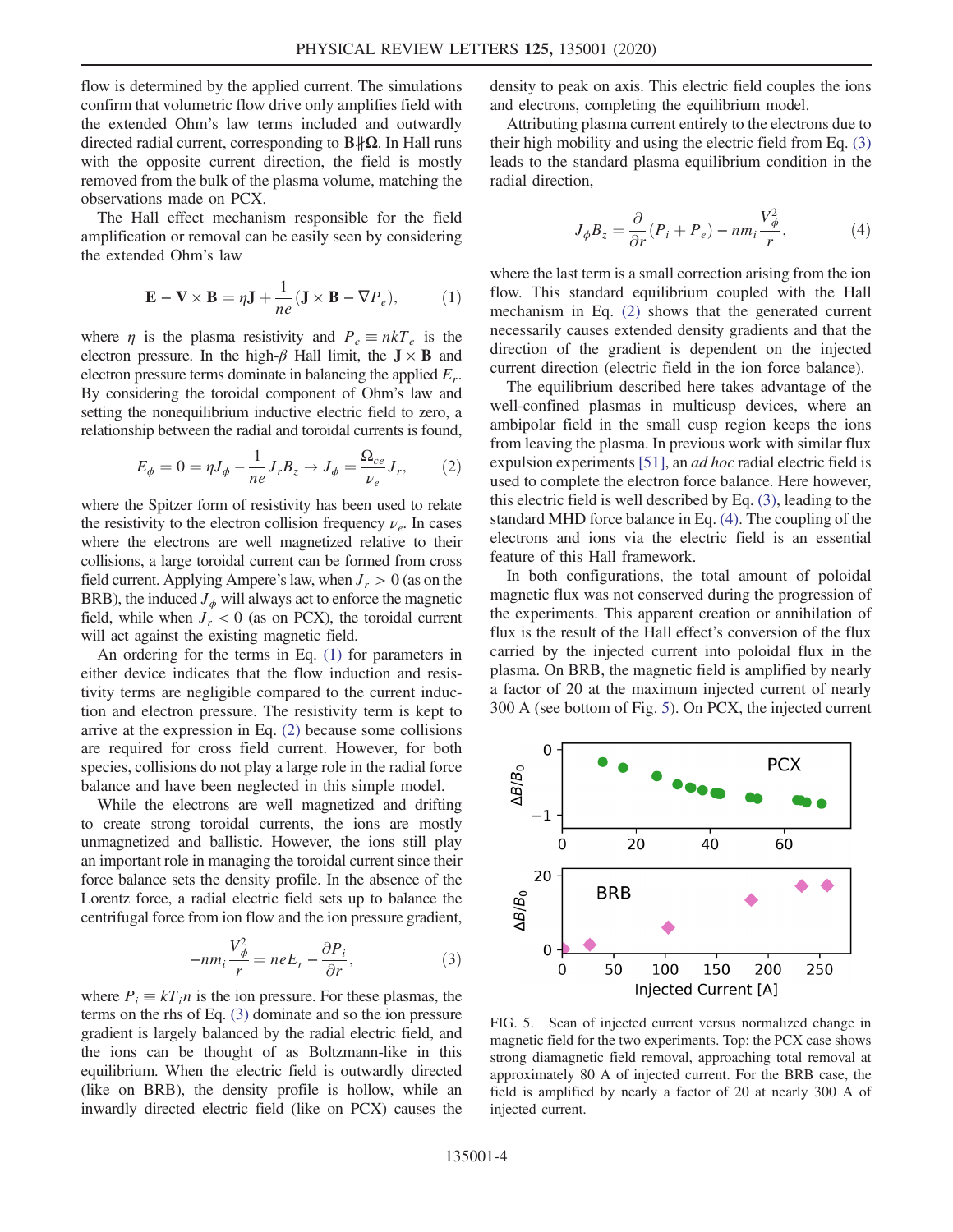was scanned, showing a positive correlation between the amount of removed flux and the total injected current (see top of Fig. [5](#page-3-4)). In both cases, as more current is injected and converted into poloidal flux by the Hall mechanism in Eq. [\(2\),](#page-3-1) more field is added or removed from the plasma.

In summary, the present study demonstrates a new type of plasma flow drive, similar to Couette flow, that uses cross field currents to drive cylindrically symmetric plasmas with sheared flows. We have shown conclusively that *a priori* unimportant and weak ( $\beta \gg 1$ ) magnetic fields can, in fact, greatly influence the large-scale equilibrium via the Hall effect. Similar conclusions have been noted in the case of magnetic reconnection where Hall effects can control large-scale dynamics by influencing the scale where the magnetic field vanishes [52–[54\].](#page-5-13) To our knowledge, our results represent the first experimental evidence of large qualitative Hall effects in a laboratory astrophysics context outside of magnetic reconnection.

This work was funded in part by the NSF under Grant No. 1518115 and by the D.O.E. under Grant No. DE-SC0018266.

- <span id="page-4-1"></span><span id="page-4-0"></span>[1] R. J. Donnelly, Taylor-Couette flow: The early days, Phys. Today 44[, No. 11, 32 \(1991\)](https://doi.org/10.1063/1.881296) .
- [2] A. Mallock, IV. Determination of the viscosity of water, [Proc. R. Soc.](https://doi.org/10.1098/rspl.1888.0081) 45, 126 (1889).
- <span id="page-4-2"></span>[3] M. Couette, Distinction de deux régimes dans le mouvement des fluides, [J. Phys. Theor. Appl.](https://doi.org/10.1051/jphystap:018900090041401) 9, 414 (1890).
- [4] G. I. Taylor, Stability of a viscous liquid contained between two rotating cylinders, [Phil. Trans. R. Soc. A](https://doi.org/10.1098/rsta.1923.0008) 223, 289 [\(1923\).](https://doi.org/10.1098/rsta.1923.0008)
- <span id="page-4-3"></span>[5] S. Boldyrev, D. Huynh, and V. Pariev, Analog of astrophysical magnetorotational instability in a Couette-Taylor flow of polymer fluids, Phys. Rev. E 80[, 066310 \(2009\)](https://doi.org/10.1103/PhysRevE.80.066310).
- <span id="page-4-4"></span>[6] M. D. Graham, Effect of axial flow on viscoelastic Taylor-Couette instability, [J. Fluid Mech.](https://doi.org/10.1017/S0022112098008611) 360, 341 (1998).
- [7] S. Chandrasekhar, The stability of non-dissipative Couette flow in hydromagnetics, [Proc. Natl. Acad. Sci. U.S.A.](https://doi.org/10.1073/pnas.46.2.253) 46, [253 \(1960\)](https://doi.org/10.1073/pnas.46.2.253).
- [8] E. Velikhov, Stability of an ideally conducting liquid flowing between cylinders rotating in a magnetic field, Sov. Phys. JETP 36, 995 (1959).
- <span id="page-4-5"></span>[9] C. Collins, N. Katz, J. Wallace, J. Jara-Almonte, I. Reese, E. Zweibel, and C. B. Forest, Stirring Unmagnetized Plasma, Phys. Rev. Lett. 108[, 115001 \(2012\).](https://doi.org/10.1103/PhysRevLett.108.115001)
- <span id="page-4-6"></span>[10] H. Ji, J. Goodman, and A. Kageyama, Magnetorotational instability in a rotating liquid metal annulus, [Mon. Not. R.](https://doi.org/10.1046/j.1365-8711.2001.04647.x) [Astron. Soc.](https://doi.org/10.1046/j.1365-8711.2001.04647.x) 325, L1 (2001).
- [11] K. Noguchi, V. I. Pariev, S. A. Colgate, H. F. Beckley, and J. Nordhaus, Magnetorotational instability in liquid metal Couette flow, Astrophys. J. 575[, 1151 \(2002\).](https://doi.org/10.1086/341502)
- [12] D. R. Sisan, N. Mujica, W. A. Tillotson, Y.-M. Huang, W. Dorland, A. B. Hassam, T. M. Antonsen, and D. P. Lathrop, Experimental Observation and Characterization of the Magnetorotational Instability, [Phys. Rev. Lett.](https://doi.org/10.1103/PhysRevLett.93.114502) 93, 114502 [\(2004\).](https://doi.org/10.1103/PhysRevLett.93.114502)
- [13] C. Gissinger, H. Ji, and J. Goodman, Instabilities in magnetized spherical Couette flow, [Phys. Rev. E](https://doi.org/10.1103/PhysRevE.84.026308) 84, [026308 \(2011\).](https://doi.org/10.1103/PhysRevE.84.026308)
- [14] M. D. Nornberg, H. Ji, E. Schartman, A. Roach, and J. Goodman, Observation of Magnetocoriolis Waves in a Liquid Metal Taylor-Couette Experiment, [Phys. Rev. Lett.](https://doi.org/10.1103/PhysRevLett.104.074501) 104[, 074501 \(2010\).](https://doi.org/10.1103/PhysRevLett.104.074501)
- [15] F. Stefani, T. Gundrum, G. Gerbeth, G. Rüdiger, M. Schultz, J. Szklarski, and R. Hollerbach, Experimental Evidence for Magnetorotational Instability in a Taylor-Couette Flow under the Influence of a Helical Magnetic Field, Phys. Rev. Lett. 97[, 184502 \(2006\)](https://doi.org/10.1103/PhysRevLett.97.184502).
- [16] W. Liu, J. Goodman, I. Herron, and H. Ji, Helical magnetorotational instability in magnetized Taylor-Couette flow, Phys. Rev. E 74[, 056302 \(2006\)](https://doi.org/10.1103/PhysRevE.74.056302).
- <span id="page-4-7"></span>[17] J. Szklarski and G. Rüdiger, Ekman-Hartmann layer in a magnetohydrodynamic Taylor-Couette flow, [Phys. Rev. E](https://doi.org/10.1103/PhysRevE.76.066308) 76[, 066308 \(2007\).](https://doi.org/10.1103/PhysRevE.76.066308)
- [18] A. H. Roach, E. J. Spence, C. Gissinger, E. M. Edlund, P. Sloboda, J. Goodman, and H. Ji, Observation of a Free-Shercliff-Layer Instability in Cylindrical Geometry, Phys. Rev. Lett. 108[, 154502 \(2012\).](https://doi.org/10.1103/PhysRevLett.108.154502)
- [19] E. J. Spence, A. H. Roach, E. M. Edlund, P. Sloboda, and H. Ji, Free magnetohydrodynamic shear layers in the presence of rotation and magnetic field, [Phys. Plasmas](https://doi.org/10.1063/1.3702006) 19, 056502 [\(2012\).](https://doi.org/10.1063/1.3702006)
- <span id="page-4-8"></span>[20] E. Quataert, W. Dorland, and G. W. Hammett, The magnetorotational instability in a collisionless plasma, [Astrophys. J.](https://doi.org/10.1086/342174) 577[, 524 \(2002\)](https://doi.org/10.1086/342174).
- [21] M. W. Kunz, J. M. Stone, and E. Quataert, Magnetorotational Turbulence and Dynamo in a Collisionless Plasma, Phys. Rev. Lett. 117[, 235101 \(2016\).](https://doi.org/10.1103/PhysRevLett.117.235101)
- [22] M. W. Kunz, J. Squire, S. A. Balbus, S. D. Bale, C. H. K. Chen, E. Churazov, S. C. Cowley, C. B. Forest, C. F. Gammie, E. Quataert, C. S. Reynolds, A. A. Schekochihin, L. Sironi, A. Spitkovsky, J. M. Stone, I. Zhuravleva, and E. G. Zweibel, [Plasma 2020 Decadal] The material properties of weakly collisional, high-beta plasmas, [arXiv:1903.04080.](https://arXiv.org/abs/1903.04080)
- <span id="page-4-9"></span>[23] M. Wardle, The Balbus-Hawley instability in weakly ionized discs, [Mon. Not. R. Astron. Soc.](https://doi.org/10.1046/j.1365-8711.1999.02670.x) 307, 849 (1999).
- [24] M. Wardle and C. Ng, The conductivity of dense molecular gas, [Mon. Not. R. Astron. Soc.](https://doi.org/10.1046/j.1365-8711.1999.02211.x) 303, 239 (1999).
- [25] S.A. Balbus and C. Terquem, Linear analysis of the Hall effect in protostellar disks, [Astrophys. J.](https://doi.org/10.1086/320452) 552, 235 [\(2001\).](https://doi.org/10.1086/320452)
- [26] F. Ebrahimi, B. Lefebvre, C. B. Forest, and A. Bhattacharjee, Global Hall-MHD simulations of magnetorotational instability in a plasma Couette flow experiment, Phys. Plasmas 18[, 062904 \(2011\)](https://doi.org/10.1063/1.3598481).
- [27] M. W. Kunz and G. Lesur, Magnetic self-organization in Hall-dominated magnetorotational turbulence, [Mon. Not. R.](https://doi.org/10.1093/mnras/stt1171) Astron. Soc. 434[, 2295 \(2013\)](https://doi.org/10.1093/mnras/stt1171).
- [28] G. Lesur, M. W. Kunz, and S. Fromang, Thanatology in protoplanetary discs—The combined influence of Ohmic, Hall, and ambipolar diffusion on dead zones, [Astron. Astrophys.](https://doi.org/10.1051/0004-6361/201423660) 566, A56 (2014).
- <span id="page-4-10"></span>[29] P. D. Mininni, D. O. Gómez, and S. M. Mahajan, Dynamo action in hall magnetohydrodynamics, [Astrophys. J.](https://doi.org/10.1086/339850) 567, [L81 \(2002\)](https://doi.org/10.1086/339850).